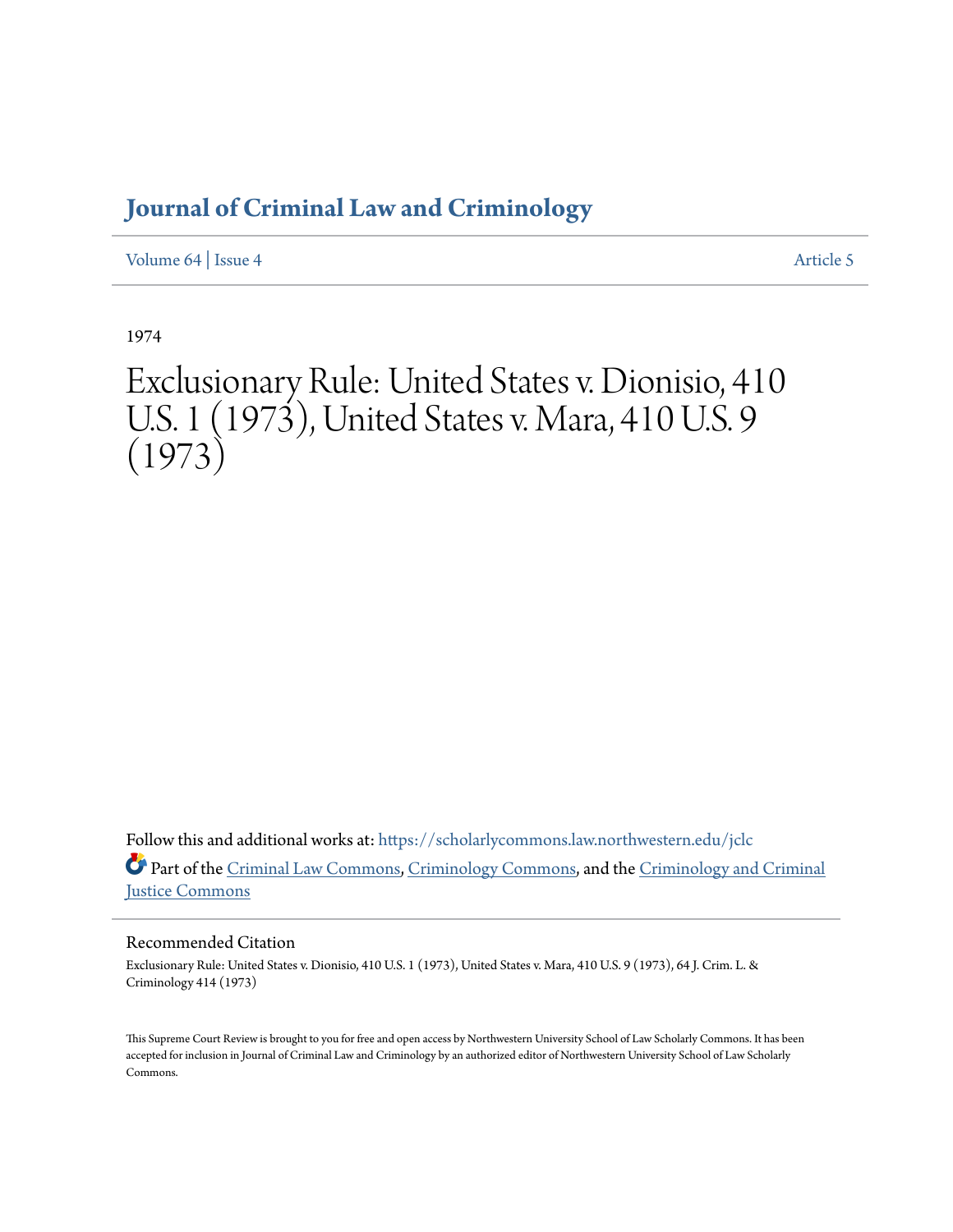#### EXCLUSIONARY **RULE**

#### United States v. Dionisio, 410 **U.S. 1 (1973)** United States v. Mara, 410 **U.S. 9 (1973)**

In two companion cases, *United States v. Dionisio'* and *United States v. Mara,2* the Supreme Court held that a grand jury subpoena to testify is not a seizure within the meaning of the fourth amendment. Additionally, the Court determined that the fourth amendment does not require the government to make a preliminary showing of reasonableness before a grand jury can compel a witness validly subpoenaed to produce physical evidence such as handwriting or voice exemplars.

*Dionisio* arose when the respondent and approximately nineteen others were subpoenaed by a special grand jury for the Northern District of Illinois which was investigating illegal interstate gambling operations. Durings its investigation the grand jury had received voice recording exhibits from authorized wiretaps.3 Dionisio refused to comply with the grand jury's request for comparison voice exemplars, asserting both fourth and fifth amendment claims. The government obtained a district court order demanding compliance. 4 Dionisio again refused to comply and was held in civil contempt.<sup>5</sup>

The Court of Appeals for the Seventh Circuit reversed, holding that the fourth amendment applied to grand jury requests for physical evidence and that a witness may not be forced to comply without a showing of reasonableness of the grand jury's request.<sup>6</sup>

*Mara* arose from a grand jury investigation in the Northern District of Illinois of thefts from interstate shipments of goods. Mara was subpoenaed and requested to submit handwriting exemplars to the grand jury. He refused. The government then petitioned the district court to

*<sup>3</sup>See* 18 U.S.C. § 2518 (1971). 1410 U.S. at 3. The district court opinions and orders

in both *Dionisio* and *Mara* are unreported.<br><sup>5</sup> This adjudication of contempt was made pursuant to 28 U.S.C. § 1826(a) (1971), which provides:

Whenever a witness in any proceeding before or ancillary to any court or grand jury of the United States refuses *without just cause* to comply with an order of the court to testify..., the court upon such refusal may summarily order his confinement **...** until such time as the witness is willing

compel Mara's compliance, indicating that the exemplars were "essential and necessary" to the grand jury's investigation.7

After an *in camera* proceeding, the district court rejected Mara's contention that the grand jury's request constituted an unreasonable search and seizure and ordered him to comply. When Mara continued to refuse, he also was adjudged to be in civil contempt. The Seventh Circuit again reversed," holding that its opinion in" *Dionisio* required a showing of reasonableness which must be tested in an adversary proceeding. Further, the court held that the government must make a substantive showing:

(tihat the grand jury investigation was properly authorized, for a purpose Congress can order, that the information sought is relevant to the inquiry, and that **...** the grand jury process is not being abused.... [T]he Government's affidavit must also show why satisfactory handwriting and printing exemplars cannot be obtained from other sources without grand jury compulsion.<sup>9</sup>

Justice Stewart, writing for the Court in both *Dionisio* and *Mara,* rejected the Seventh Circuit's fourth amendment analysis.I8 He argued that the

**<sup>7</sup>**454 F.2d 580, **582** (7th Cir. 1971). *<sup>5</sup> Id.* at 584. *9 Id.* at 584-85. The reasonableness standard the Seventh Circuit demanded required a showing of less than the probable cause standard for an arrest. *See* Terry v. Ohio, 392 U.S. 1 (1968).<br><sup>10</sup> Both the Seventh Circuit and the Supreme Court

rejected Dionisio's fifth amendment claims, relying on United States v. Wade, 388 U.S. 218 (1967), and Gil-<br>bert v. California, 388 U.S. 263 (1967), in which the Court held that the privilege against compulsory selfor voice samples taken for their physical characteristics instead of communicative content. The *Wade-Gilbert* rule was derived from Schmerber v. California, 384 U.S. 757 (1966), and Holt v. United States, 218 U.S. 245 (1910). In *Schrnerber,* the Court held that a blood sample could be withdrawn from a defendant for analy-<br>sis of its alcoholic content without violating the fifth amendment privilege against self-incrimination. In *Holt* the Court said that compelling a defendant to put on a blouse for identification purposes also did not violate this privilege. Justice Holmes, writing for the Court in *Holt,* stated:

[Tihe prohibition of compelling a man in a criminal court to be a witness against himself is a prohibi- tion of the use of physical or moral compulsion to exhort communications from him, not an exclusion of his body as evidence when it may be material. 218 U.S. at 252-53.

<sup>&</sup>lt;sup>1</sup> 410 U.S. 1 (1973).<br><sup>2</sup> 410 U.S. 9 (1973).

to give such testimony. **<sup>410</sup>**U.S. at 4 (emphasis added). **<sup>6</sup>**442 F.2d 276 (7th Cir. 1971).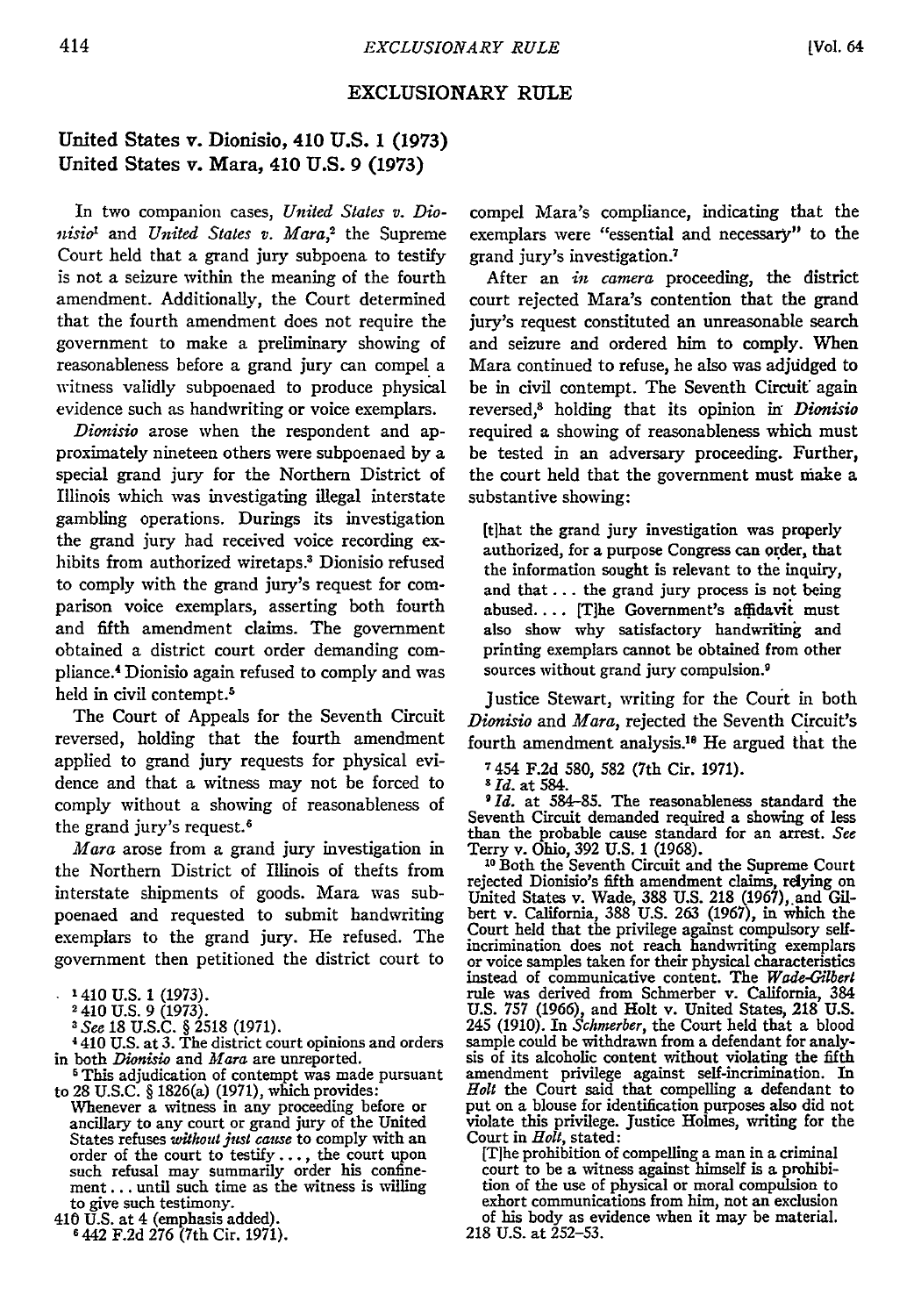constitutionality of compulsory production of exemplars is measured by a two-step test: first, whether the initial compulsion of the witness to appear before the grand jury was valid; and second, whether the subsequent demand to produce physical evidence **by** itself was an unreasonable search within the meaning of the fourth amendment.<sup>11</sup>

Relying heavily on *Branzburg v. Hayes"* and *Kastigar v. United States,"* Stewart stated that

In *Wade* the Court interpreted *Holt* as limiting "exhorting communications" to testimony. *Schmerber* states that the fifth amendment privilege generally "offers no protection against compulsion to submit to fingerprinting, photographing, or measurements, *to write or speak* for identification, *to appear in court,* to stand, to assume a stance, to walk, or to make a par- ticular gesture." 384 **U.S.** at 764 (emphasis added). In the instant case, the Court concluded that Dionisio's fifth amendment claim was clearly controlled **by** the above line of cases. "Katz v. United States, **389 U.S.** 347 (1967), and

Terry v. Ohio, **392 U.S.** 1 **(1968),** articulated the fourth amendment standard that "wherever an individual may harbor a reasonable 'expectation of privacy'... he is harbor a reasonable 'expectation of privacy'... he is entitled to be free from unreasonable governmental intrusion." **392 U.S. at 9.** The reasonable expectation of privacy in seizing physical evidence occurs at two levels-at the time the person is restrained by the government and at the time the evidence itself is<br>"seized." See Terry v. Ohio, 392 U.S. 1 (1968); Schmer-<br>ber v. California, 384 U.S. 757 (1966).<br>"408 U.S. 665 (1972). In Branzburg the Court held

that the first amendment does not provide a newsperson with a constitutional privilege to withhold relevant with a constitutional privilege to withhold relevant facts from a grand jury to protect his or her news sources. A foundation of the Court's opinion in that case was the need for wide investigatory powers for grand juries. Justice White, writing for the majority, stated:

The role of the grand jury as an important instrument of effective law enforcement necessarily includes an investigatory function with respect to determining whether a crime has been committed and who committed it. To this end it must call witnesses, in the manner best suited to perform its task. "When the grand jury is performing its investigatory function into a general problem area **..** society's interest is best served **by** a thorough and extensive investigation." Wood v. Georgia, 370 **U.S. 375, 392** (1962). A grand jury investigation "is not fully carried out until every available clue has been run down and all witnesses examined in every proper way to find if a crime has been com- mitted." United States v. Stone, 429 F.2d 138, 140 (2d Cir. 1970). 408 U.S. at 701. Such an investiga- tion may be triggered **by** tips, rumors, evidence proffered by the prosecutor, or the personal knowledge of the grand jurors. Costello v. United States, **350 U.S.** at **362.**

*See also* United States v. Stone, 429 **F.2d 138 (2d** Cir. **1970);** Wood v. Georgia, **370 U.S. 375 (1962).**

**1:406 U.S.** 441 **(1972).** In *Kastigar* the Court held that giving transactional immunity is not required to compel a witness to testify before a grand jury over a claim of fifth amendment privilege once use and derivaclaim of fifth amendment privilege once use and derivative use immunity are given. The Court thus affirmed the power of the government to compel testimony

there is an "historically grounded obligation of every person to appear and give his evidence before the grand jury." **14** The Court recognized that there are limits on the investigatory powers of a grand jury and that grand juries are subject to judicial control. The fifth amendment protects a grand jury witness from being required to testify against himself or produce private books or records which could be self-incriminating. 15 Similarly, the fourth amendment protects against a grand jury subpoena *duces tecum* which is overbroad in its terms and hence unreasonable.16 General concepts of due process may also limit a grand jury when it can be shown that the purpose of the inquiry is official harassment.<sup>17</sup>

Justice Stewart stated that proof of harassment was impossible in *Dionisio,* even though twenty witnesses were summoned to give voice exemplars:

The grand jury may well find it desirable to call numerous witnesses in the course of an investigation. It does not follow that each witness may resist a subpoena on the ground that too many witnesses have been called. Neither the order to Dionisio to appear, nor the order to make a voice recording, was rendered unreasonable **by** the fact that many others were subjected to the same compulsion.<sup>18</sup>

Justice Stewart argued that the grand jury must have broad investigatory powers to fulfill its historical task as an independent investigative<sup>19</sup> body interposed between the accused and the prosecutor.<sup>20</sup> The jury must be able to act on tips, rumors, and evidence offered **by** the prosecutor or on its own personal knowledge.

before the grand jury once the privilege against selfincrimination is effectively protected. 4 410 **U.S.** at **9-10.**

*Is See, e.g.,* Hoffman v. United States, 341 U.S. 479 (1951); Blau v. United States, 340 U.S. 159 (1950); Counselman v. Hitchcock, 142 **U.S.** 547 **(1892). 2 <sup>6</sup>**Silverthome Lumber Co. v. United States, 251

U.S. 385 (1920); Hale v. Henkel, 201 U.S. 43 (1906). *See also* Boyd v. Bell, **116** U.S. 616 **(1886).**

**<sup>17</sup>**Branzburg v. Hayes, 408 U.S. 665, 709-10 (1972) (Powell, **J.,** concurring). Powell's argument is intended to reach the problems raised by n. 19 *infra.*

**Is** 410 **U.S.** at **13.**

**1 <sup>9</sup> The** grand jury has been historically both an investigatory as well asan accusatory body. *See* Dession & Cohen, The Inquisitorial Functions of the Grand<br>Jurors, 41 YALE L.J. 687 (1932); Comment, The Grand<br>Jury as an Investigatory Body, 74 HARV. L. REV. 590<br>(1961); Comment, The Grand Jury—Its Investigatory<br>Powers and Limita

the grand jury is an independent body without political or social bias. *See, e.g.,* Antel, *The Modern Grand Jury: Benighted Supergovernment,* 51 **A.B.A.J.** 153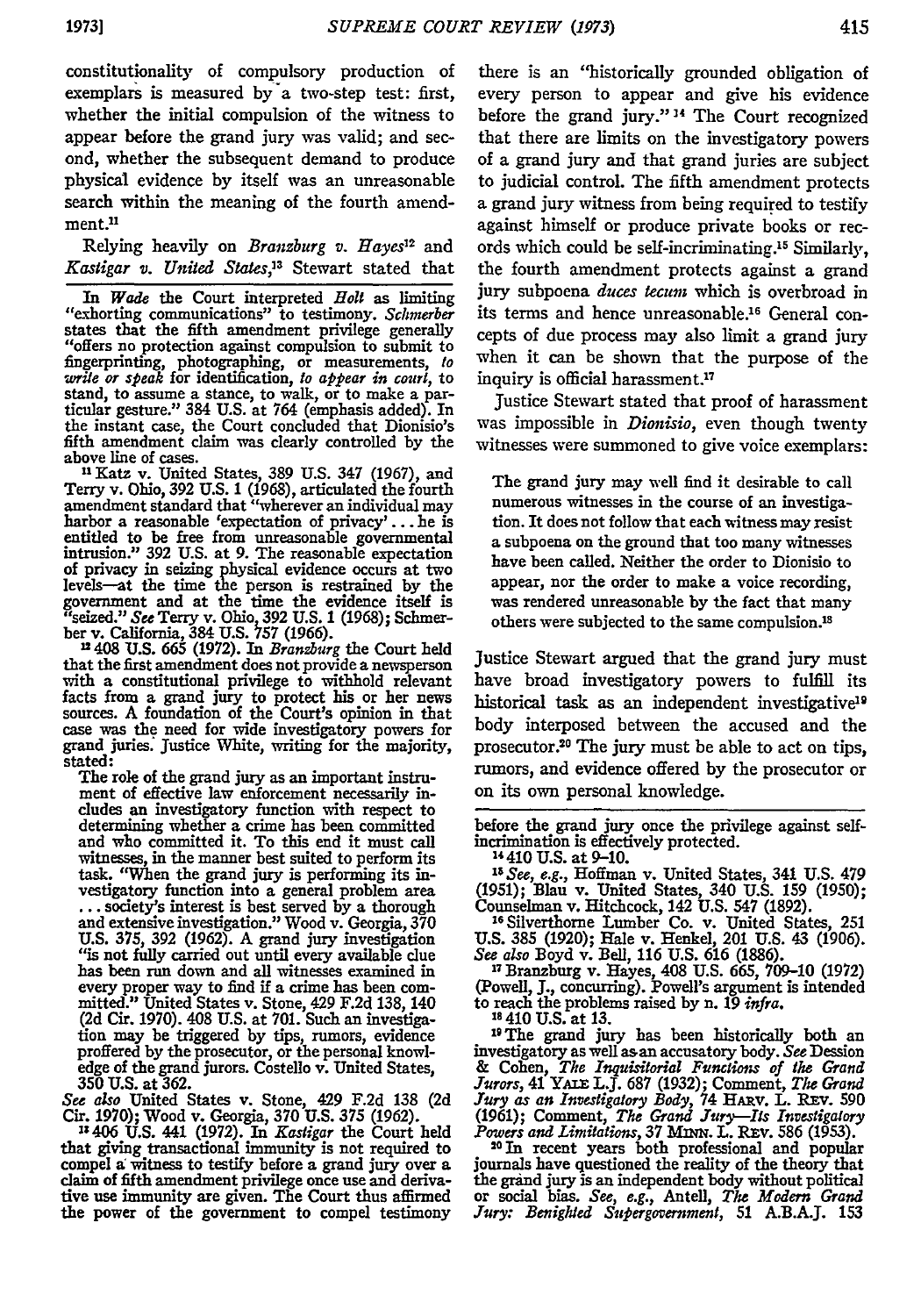The Court concluded that since there is an historically grounded obligation to appear before a grand jury and since grand juries should have wide ranging investigatory powers, a "subpoena to appear before a grand jury is not a 'seizure' in the Fourth Amendment sense, even though that summons may be inconvenient or burdensome."<sup>21</sup> Thus a grand jury subpoena to testify is not the kind of governmental invasion of privacy protected by the fourth amendment. Applying this reasoning, the Court found that a testimonial appearance before a grand jury is compulsory even without a preliminary showing of reasonableness.

Justice Stewart also found that the subsequent demand to produce handwriting or voice exemplars was reasonable. He began his analysis by stating that the fourth amendment only protects against interferences with reasonable expectations of privacy.22 Since a person reveals his voice or writing daily, he has no reasonable expectation of privacy in the physical characteristics of his voice or writing; consequently, the demand for the exemplar does not violate the fourth amendment unless the individual is illegally detained.

On these grounds the Court distinguished *Davis*

(1965); Donner & Cerutti, *The Grand Jury Network:* How The Nixon Administration Has Secretly Perverted<br>a Traditional Safeguard of Individual Rights, 214 THE<br>NATION 5 (1972); Schwartz, Demythologizing the Historic<br>Role of the Grand Jury, 10 AMER. CRIM. L. REV. 701 (1972). The experience with grand juries in "political" cases has been particularly troublesome. *See* Hammond v. Brown, 323 F. Supp. 326 (N.D. Ohio 1971) (grand jury investigating the Kent State incident overstepped powers in its final report). As Chief Judge William Campbell of the District Court for the Northern District of Illinois has stated, the grand jury: [H]as long ceased to be the guardian of the people

for which purpose it was created .... Today it is but a convenient tool for the prosecutor-too often used solely for publicity. Any experienced prosecutor will admit that he can indict anybody at any time

for almost anything before any grand jury. 55 F.R.D. 229, 253 (1972). He believes that the institution has "outlived its usefulness and has degenerated into nothing but a convenient shield for the prosecutor." into nothing but a convenient shield for the prosecutor."<br>Campbell, *Eliminate the Grand Jury*, 64 J. CRIM. L. & C. 174, 182 (1973).

Judge Campbell was involved in one recent tumultuous encounter between a grand jury and political dissidents—the "Chicago 8 conspiracy" case. *See* J.<br>EPSTEIN, THE GREAT CONSPIRACY TRIAL (1970); R. HARnus, JusTicz (1970). *See also* Schwartz, *Demytholo-gizing the Grand Jury,* 10 AmER. Cans. L. Rv. 701, 752-754 (1972). For an exposition of the theory that the grand jury serves as an impartial buffer between accused and accusor in political cases, see *Ex Parte* Bain, 121 U.S. 1 (1887).

21410 U.S. at 9.

<sup>22</sup>*See* Terry v. Ohio, 392 U.S. 1 (1968); Katz v. United States, 389 U.S. 347 (1967).

*v. Mississippi*,<sup>23</sup> the primary case relied on by the Seventh Circuit in *Dionisio.* In *Davis,* the Court held that it was impermissible to admit fingerprints obtained while the defendant was being illegally detained without probable cause as one of twenty suspects arrested in a wholesale roundup. The Seventh Circuit in *Dionisio* stated that "the dragnet effect here.., has the same invidious effect on fourth amendment rights as the practice condemned in *Davis.*"<sup>24</sup> Justice Stewart took a different view of *Davis.* He argued that the fingerprinting itself, not the unconstitutional method of detention, was attacked. Since it was not unconstitutional to require Dionisio to appear before the grand jury, *Davis* was inapplicable.

The Court also distinguished *Davis* on the grounds that the compulsion exerted on the individual by a grand jury subpoena differs from that exerted by an arrest or an investigative stop. Quoting *United States v. Doe (Schwartz*)<sup>25</sup> the Court maintained that:

The latter is abrupt, is effected with force or the threat of it and often in demeaning circumstances, and, in the case of arrest, results in a record involving social stigma. A subpoena is served in the same manner as other legal process; it involves no stigma whatever; if the time for appearance is inconvenient, this can generally be altered; and it reamins at all times under the control and supervision of a court.26

Because the Court found *Davis* inapplicable, and because neither Dionisio nor Mara had an expectation of privacy in the requested physical evidence, the Court concluded that once a witness is before the grand jury, the grand jury can obtain voice or handwriting exemplars without a preliminary showing of reasonableness.

Justice Douglas and Justice Marshall each wrote an opinion dissenting from the Court's fourth and fifth amendment holdings.<sup>27</sup> Justice Brennan con-

**-** 394 U.S. 721 (1969). Davis was one of forty Negro youths detained and interrogated immediately after the rape of a white woman. Ten days later, Davis was jailed without a warrant and fingerprinted. Davis claimed that these prints were obtained in violation of the *24* fourth and fifth amendments. *Tn re* Dionisio, 442 F.2d 276 (7th Cir. 1971).

**<sup>25</sup>**457 F.2d 895 (2d Cir. 1972). The Supreme Court's opinion in the instant cases closely follows the Second Circuit's approach in  $\textit{Doc}(Schwartz)$ . The majority Circuit's approach in *Doe(Schwartz).* The majority opinion in *Dionisio* and *Mara* adopts the Second Circuit's two step expectation of privacy test and its analysis of the type of stigma attendant in a grand jury subpoena. *26 Id.* at **898.**

**<sup>17</sup>**Justice Douglas adhered to his dissents in United